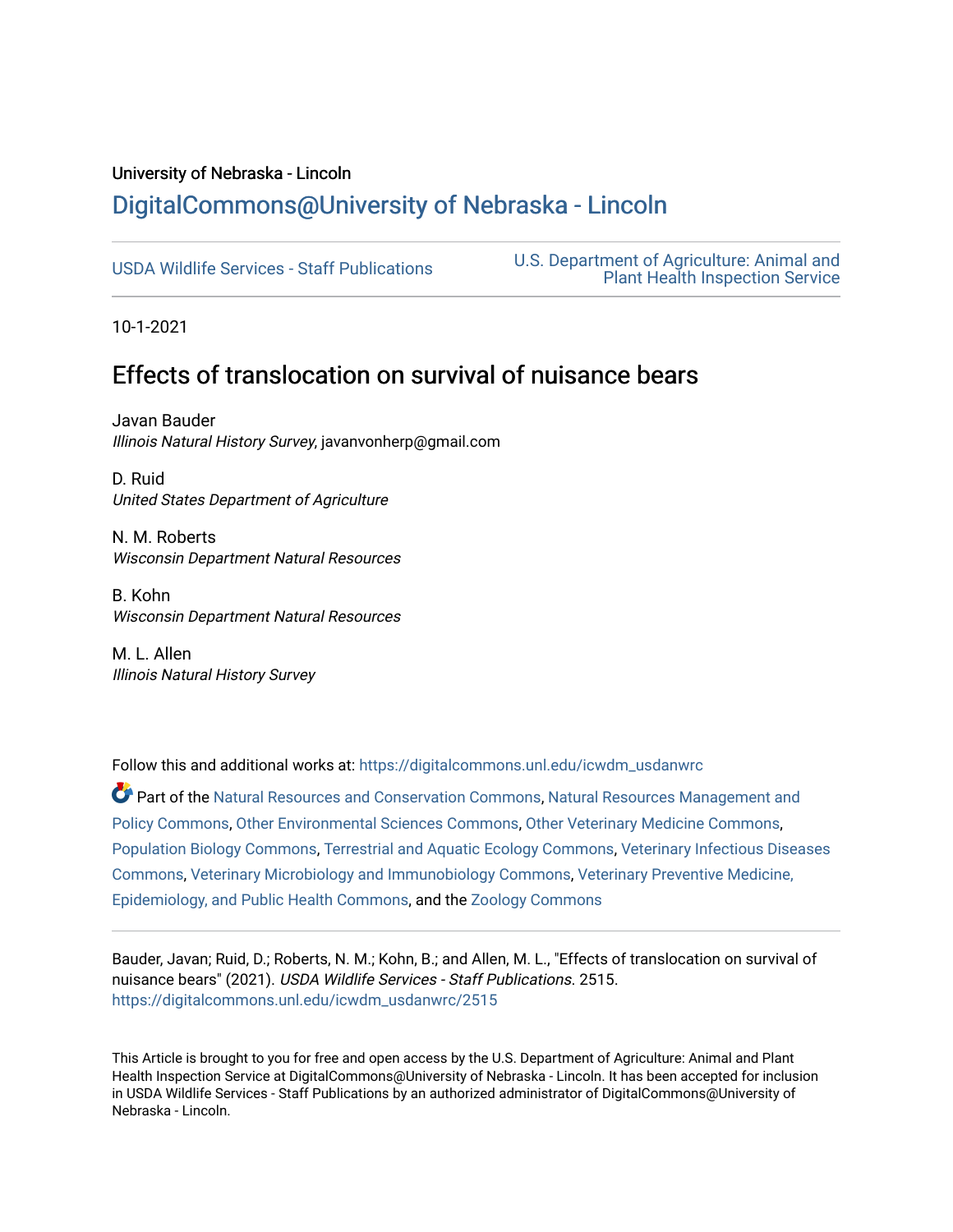

## Effects of translocation on survival of nuisance bears

J. M. Bauder<sup>1</sup> D. D. Ruid<sup>2</sup>, N. M. Roberts<sup>3</sup>, B. Kohn<sup>3</sup> & M. L. Allen<sup>1</sup>

1 Illinois Natural History Survey, Prairie Research Institute, University of Illinois, Champaign, IL, USA

2 United States Department of Agriculture Animal and Plant Health Inspection Service, Wildlife Services, Rhinelander, WI, USA

3 Wisconsin Department of Natural Resources, Rhinelander, WI, USA

#### Keywords

American black bear; harvest mortality; human–wildlife conflict; mark-recapture; multi-state models; Ursus americanus.

#### **Correspondence**

Javan M. Bauder, Illinois Natural History Survey, Prairie Research Institute, University of Illinois, Champaign, IL 61820, USA. Email: [javanvonherp@gmail.com](mailto:)

Editor: Vincenzo Penteriani Associate Editor: Carolyn Hogg

Received 17 July 2020; accepted 25 February 2021

doi:10.1111/acv.12684

#### Abstract

Effective mitigation of human–wildlife conflict should aim to reduce conflicts while also minimizing wildlife mortality. Translocation is often used to mitigate human– wildlife conflict but translocated individuals may have reduced survival, which could negatively affect population growth and social acceptance of translocation as a management tool. Yet, non-translocated nuisance individuals may also have low survival due to inherent risks associated with nuisance behavior. We used a 38 year dataset of 1233 marked and translocated nuisance American black bears (Ursus americanus) as a model system with which to evaluate the impacts of translocation on nuisance bear survival. We used multi-state mark-recapture models to estimate annual harvest and non-harvest mortality rates and tested for effects of translocation distance and harvest rate on recapture and both mortality rates. Recapture probability increased with translocation distance but 75% of translocated bears were translocated  $\leq 75$  km and recapture probabilities were  $\leq 0.05$  across these distances. Survival was 0.43 for adult males, 0.56 for adult females, and 0.38–0.40 for yearlings. However, increasing translocation distance reduced both harvest and non-harvest mortality ( $\beta = -0.0044$ , 95% CI = -0.0081 to -0.0006 and  $\beta = -0.0020$ , 95% CI = -0.0051 to 0.0011, respectively) showing that increasing translocation distance does not negatively impact survival. Our survival estimates were generally lower than those reported for non-nuisance American black bear populations (0.67–0.83), which likely reflects risks associated with nuisance behavior, such as proximity to human dwellings, agriculture, or roads which in turn may increase harvest and/or road mortality. Our results show that translocation is a useful approach for mitigating human–bear conflict that does not always negatively affect survival. Lower survival of nuisance bears suggests that biologists should focus efforts on reducing the incidences of human–wildlife conflicts (e.g., removing anthropogenic food sources).

### Introduction

Many large carnivores are declining globally due to habitat loss and human persecution (Laliberte and Ripple, 2004; Woodroffe, 2000). Yet, some areas have seen increases in large carnivore populations due to protection and/or reintroduction (Linnell, Swenson and Anderson, 2001). Increases in large carnivore populations may lead to increased human– carnivore conflicts (e.g., Can et al., 2014; Holland, Larson and Powell, 2018; Raithel et al., 2017). Human–carnivore conflicts are important to address because they can result in injury or death to people or domestic animals, and negative interactions often fuel demand for lethal carnivore control (Baker et al., 2008; Can et al., 2014; Inskip and Zimmermann, 2009). Illegal lethal control can jeopardize carnivore populations, inhibit efforts to promote human–carnivore coexistence, and ultimately fail to reduce conflicts (Lennox et al., 2018). It is therefore important to evaluate different methods for mitigating human–carnivore conflicts (e.g., Holland et al., 2018) while understanding their effects on carnivore population demographics.

One non-lethal approach for mitigating human–carnivore conflict is translocation of offending individuals, yet the factors affecting the outcomes of mitigation through translocation are varied and often poorly understood (Linnell, Aanes and Swenson, 1997; Massei et al., 2010). Previous studies evaluating translocation outcomes for carnivore conflicts have generally framed success in terms of the resumption of nuisance behavior (Athreya et al., 2011; Bauder et al., 2020; Bradley et al., 2005) or the return of individuals to their capture area (Landriault et al., 2009; Rogers, 1986), and studies often report variable success rates. Translocated carnivores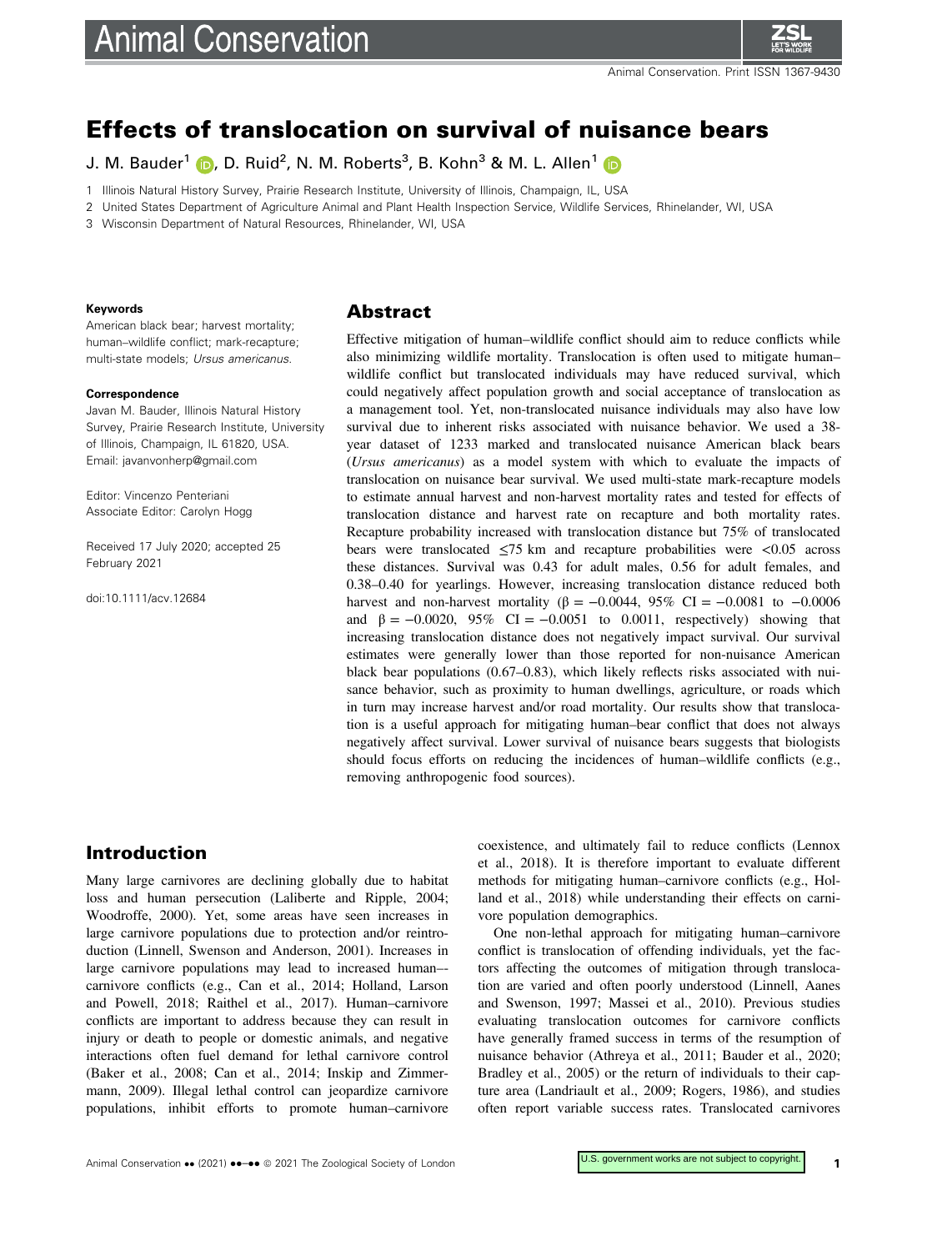may also have reduced survival, generally attributed to increased post-release movements which may increase their susceptibility to anthropogenic mortality (e.g., harvest, road mortality, and management killings) (Bradley et al., 2005; Fonturbel and Simonetti, 2011; Linnell et al., 1997), yet population-level consequences of reduced post-release survival are often unknown. Additionally, reduced post-release survival may negatively affect societal acceptance of translocation as a management option. However, nuisance behavior is inherently risky for carnivores because of increased proximity to anthropogenic development or agriculture and susceptibility to legal or illegal killings which may result in lower survival of non-translocated nuisance individuals (Baker et al., 2008; Raithel et al., 2017). It is therefore important to understand how translocation affects carnivore survival and identify strategies to minimize specific mortality risks. However, many studies evaluating translocated carnivore survival are short term (Fonturbel and Simonetti, 2011; but see Bradley et al. 2005) and few report model-based estimates of cause-specific mortality from long-term translocation programs for nuisance carnivores (c.f., Raithel et al., 2017). Long-term studies can evaluate the effects on survival beyond those associated with moving an individual and its immediate responses to the release area and minimize the effects of short-term temporal idiosyncrasies (e.g., weather and variation in food availability). Cause-specific mortality estimates are particularly important for identifying and mitigating the greatest sources of mortality.

We used 38 years of data from translocated nuisance American black bears (Ursus americanus, hereafter bears) as a model system with which to evaluate the effects of translocation on the survival of nuisance carnivores. Bears provide an excellent model system for such a purpose for several reasons. First, translocation is widely employed to mitigate human–bear conflicts (Spencer, Beausoleil and Martorello, 2007). Second, bears involved in nuisance behavior are often in close proximity to human dwellings or agriculture (Baruch-Mordo et al., 2008; Beckmann and Berger, 2003), which may increase their susceptibility to road mortality, recreational harvest, or lethal control (Raithel et al., 2017). Translocated bears may also make extensive post-release movements (Landriault et al., 2006; Rogers, 1986). Therefore, translocated nuisance bears may have lower survival than non-nuisance bears (Alldredge et al., 2015; Hebblewhite, Percy and Serrouya, 2003). Finally, bear population growth can be sensitive to changes in survival, particularly adult female survival (Beston, 2011; Hebblewhite et al., 2003). We had two objectives in our study. First, we estimated legal recreational harvest (hereafter harvest) and nonharvest mortality rates and survival of translocated nuisance bears by sex and age class. We predicted that survival of translocated nuisance bears would be lower than survival in other bear populations and tested this prediction by conducting a Bayesian meta-analysis of bear survival based on a review of black bear demographics across North America by Beston (2011). Second, we tested for effects of translocation distance and county-level harvest pressure on bear mortality rates. We predicted that mortality rates would increase with increased translocation distance through exposure to unfamiliar landscapes and greater post-release movements.

### Materials and methods

#### Study area and management regulations

We used mark-recapture data and harvest records from translocated nuisance bears (primarily bears associated with problematic behavior, damage to bird feeders or garbage cans, in close proximity to urban areas or campgrounds) across Wisconsin, USA. The Wisconsin Department of Natural Resources (WDNR) manages bears in the state in four distinct management zones (A, B, C, and D, Fig. 1), each with unique quotas and variable hunting regulations (Allen et al., 2018). Recreational bear harvest was not initially subject to annual quota limits before 1985. The harvest season was closed for the 1985 season, after which recreational harvest was reinitiated in 1986 using a quota system (Kohn, 1992). Recreational harvest has since occurred annually for 28–35 days beginning in early September (Dhuey et al., 2017; Kohn, 1992), and was open to Ojibwe tribal hunters during our study (Kohn, 1992). Data on Ojibwe harvested bears were provided by the Great Lakes Indian Fish and Wildlife Commission (Dhuey et al., 2017). Use of bait for hunting was allowed in all zones and hound hunting was also allowed in zones A, B, and D. All non-tribal hunters were legally required to report their harvest and submit an upper first premolar for age determination.

Bears occur primarily in northern Wisconsin (zones A, B, and D, Fig. 1), an area of approximately  $84,000 \text{ km}^2$  of northern mixed forest (Curtis 1959). Dominant tree species in this region include sugar maple (Acer saccharum), northern red oak (Quercus rubra), American beech (Fagus grandifolia), and eastern hemlock (Tsuga canadensis) (Curtis 1959). Mean temperature and precipitation are −8°C and 9 cm during winter and 19°C and 31 cm during summer, respectively ([http://www.aos.wisc.edu/~sco/clim-history/state/](http://www.aos.wisc.edu/%7Esco/clim-history/state/4700-climo.html) [4700-climo.html](http://www.aos.wisc.edu/%7Esco/clim-history/state/4700-climo.html), accessed 7 January 2020).

#### Field methods

Bears were captured in response to nuisance complaints from 1979 to 2016. Captures during 1979–1989 were performed by WDNR staff (led by BK) and during 1990–2016 by the United States Department of Agriculture-Wildlife Services. Agency personnel first attempted to resolve all complaints over the phone with technical assistance and only attempted to capture, mark, and translocate bears for repeated highlevel nuisance behavior (e.g., bears present during the day, could not be hazed away, damaged property, etc.). We did not record the specific nuisance activity associated with each capture and we refer to all study animals as nuisance bears. However, most translocated bears in our study were in response general nuisance complaints with a relatively small percentage due to property damage (e.g., Engstrom, Willging and Ruid, 2015). We trapped nuisance bears  $(n_{\text{culvert trap}} =$ 930,  $n_{\text{footspace}} = 7$ , and  $n_{\text{unrecorded}} = 296$ ), and immobilized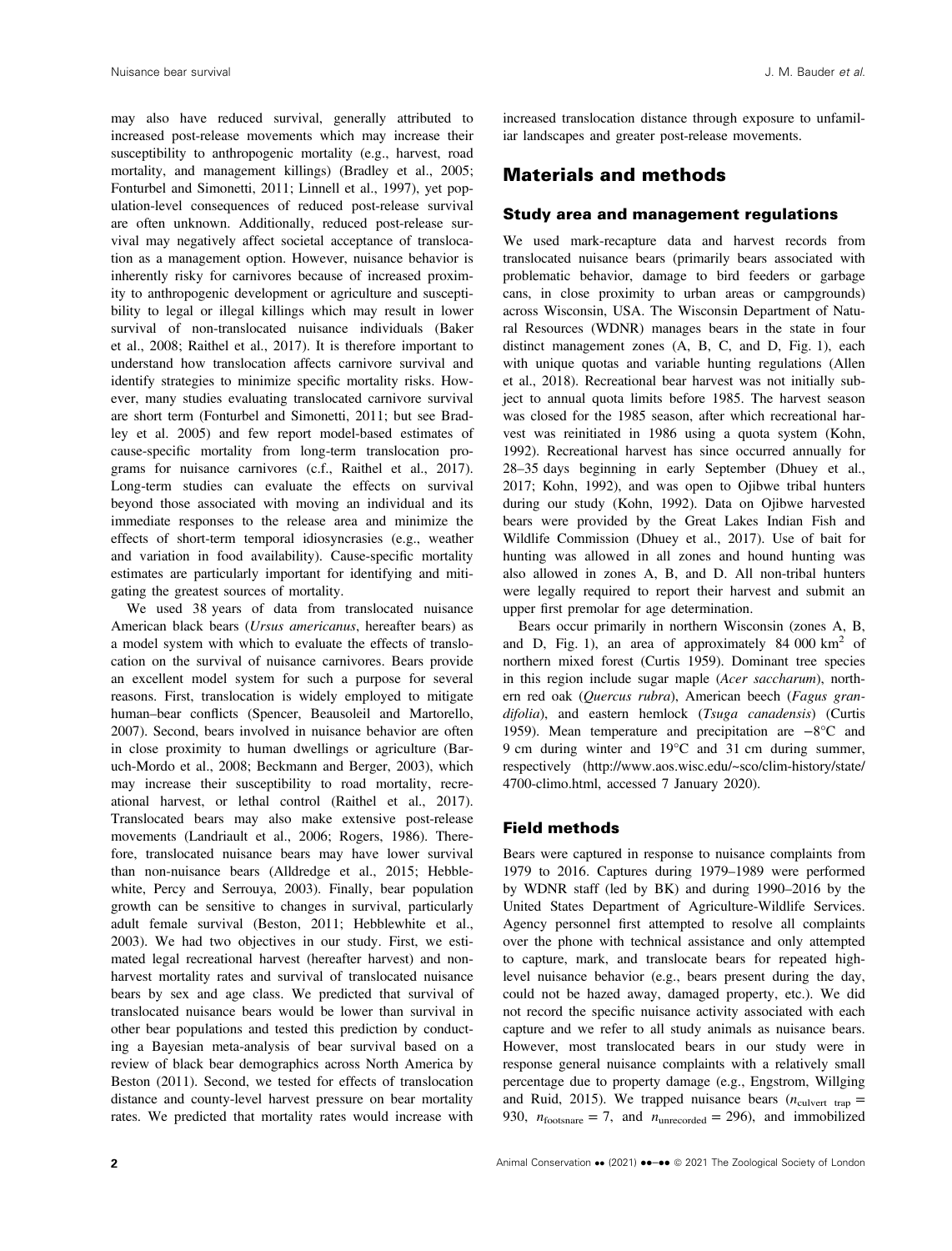

Figure 1 American black bear (Ursus americanus) harvest management zones in Wisconsin, USA, with color shades representing the number of translocated nuisance black bear captures by county during 1979–2016 ( $n = 1047$ ) that were used in our survival analyses.

them using different drug combinations (most recently a combination of ketamine and xylazine; Kreeger and Arnemo (2012)). Bears were aged (yearling or adult  $[≥2 \text{ years}$ ), sexed, weighed, and marked with unique ear tags and/or lip tattoos, before being translocated and hard-released. We followed the standard ethical guidelines and procedures for capture, handling, and release of wild mammals (Sikes et al., 2016). Post-release live recaptures of marked bears were primarily associated with subsequent nuisance complaints and translocations. Dead recoveries were predominately from recreational harvest or road mortalities.

#### Estimating cause-specific mortality and survival

We estimated cause-specific mortality using multi-state models (Koons et al., 2014; Raithel et al., 2017) with three states: alive (A), dead from harvest (H), and dead from all other causes (O). We estimated cause-specific mortality as transition probabilities from state A to either H (harvest mortality,  $\mu^H$ ) or O (non-harvest mortality,  $\mu^O$ ) between year t and year  $t + 1$  with survival being calculated as:

$$
1 - \mu^H - \mu^O
$$

We specified our capture histories following Gauthier and Lebreton (2008) wherein an individual recovered dead in year t was coded as being recovered dead in year  $t + 1$ . We fixed transition probabilities out of each dead state to 0 (Schaub and Pradel, 2004). Recapture parameters included the probability of being recaptured alive  $(p^A)$ , the probability of being recovered after being harvested  $(r<sup>H</sup>)$ , and the probability of being recovered after dying from other causes  $(r^O)$ . We fixed  $r<sup>H</sup>$  to 1 during each year following Raithel et al. (2017) because recreational hunters were legally required to report harvested bears and Ojibwe harvests are routinely reported. This makes our estimates of  $\mu^H$  mortality from legally reported harvest.

We estimated model parameters as functions of covariates that we hypothesized a priori would affect recapture/recovery and mortality probabilities of translocated nuisance bears. We considered categorical effects of sex and age class (yearling or adult) on  $p^A$ ,  $r^O$ ,  $\mu^H$ , and  $\mu^O$  and modeled select interactive effects. Because we defined adults as >1-year-old, estimates of  $p<sup>A</sup>$  for yearlings represented the probability of recapturing an individual marked as a yearling during the first year post-release. Recaptures and harvest numbers varied markedly across our study with no recaptures or harvests in some years (Figure S1; Tables S1 and S2). We therefore compared three temporal terms for  $p^{A}$ ,  $\mu^{H}$ , and  $\mu^{O}$  (interactive with sex for adults only) in lieu of a fully time-dependent term (Raithel et al., 2017): quadratic and cubic effects of year and a three-level categorical factor denoting the periods 1979–1995, 1996–2004, and 2005–2016. We hypothesized that  $p^A$ ,  $\mu^H$ , and  $\mu^O$  might be higher in the year immediately following release (hereafter Post) as translocated bears may be more susceptible to recapture, harvest, or road mortality while trying to return to their initial capture location. We fit our models using MARK v. 9.0 (White and Burnham, 1999) through the package RMARK (v. 2.2.6, Laake, 2013) in Program R (v. 3.6.1, R Core Team, 2019, see Appendix S4 for annotated code). We used simulated annealing and modeled  $\mu$  using the logit link to allow  $\mu^H$ and  $\mu^O$  to vary independently. We calculated survival using the TransitionMatrix function in RMARK and report modelaveraged predicted survival estimates.

#### Model selection

We evaluated the effects of age class, sex, Post, and year using our complete dataset  $(n = 1233$  bears) and a modified secondary candidate set strategy from Morin et al. (2020) described as follows. Each multi-state model had two sub-models (recapture/recovery or transition probability). We evaluated multiple a priori primary (sensu Morin et al. 2020) terms (i.e., combinations of covariates) for the target sub-model while holding the non-target sub-model constant at a "global" (i.e., heavily parameterized) term (Lebreton et al., 1992). We retained all primary terms with  $\Delta AIC_c \leq 5$  from each sub-model and created a secondary model set (sensu Morin et al. 2020) by combining all combinations of primary terms from each sub-model (Morin et al., 2020). Our modification was to create two different primary model sets for each sub-model where the first primary model set was used to select the best-supported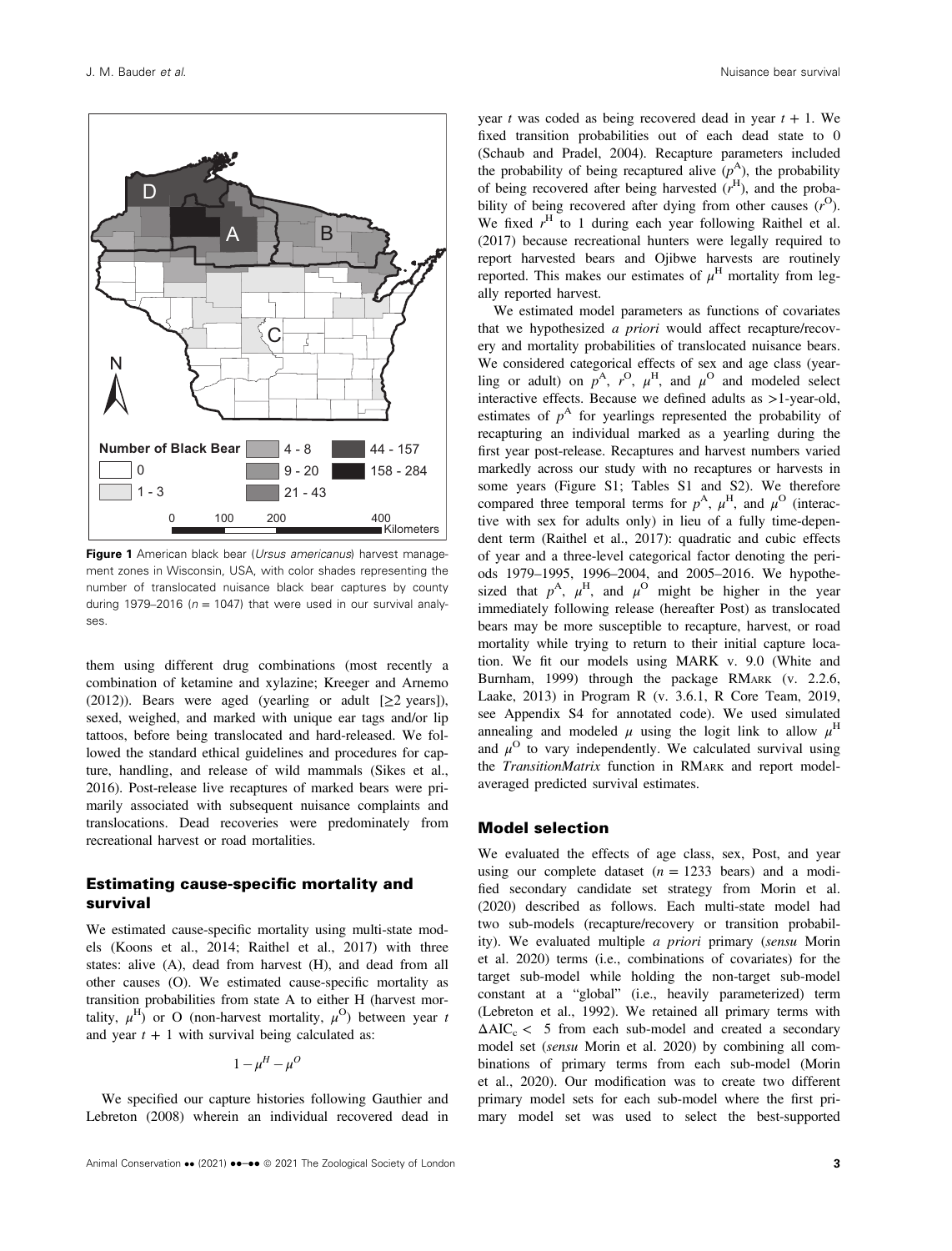temporal terms for  $p^{A}$ ,  $\mu^{H}$ , and  $\mu^{O}$  while holding the nontarget sub-model constant with the global term. We considered additive and interactive temporal effects with age and sex for  $p^A$  and additive temporal effects for  $\mu^H$  and  $\mu^O$ . Within the first primary model set for  $p^{A}$ , we considered all combinations of the temporal terms for  $p<sup>A</sup>$  with our four *a priori* candidate terms for  $r^O$  (Table S3). We modeled one transition parameter  $(\mu^H$  or  $\mu^O)$  as a function of each temporal term in combination with eight a priori terms for the other transition parameter for a total of 24 models each for  $\mu^H$  and  $\mu^O$  (Tables S4 and S5). The bestsupported temporal terms were carried forward to the second primary model sets for each sub-model. We drew inferences on our covariates using the effect sizes of model-averaged predictions across the secondary model set.

#### Effects of translocation distance and harvest on mortality

We tested for effects of translocation and recreational harvest on  $p^{A}$ ,  $\mu^{H}$ , and  $\mu^{O}$  using data from bears with complete capture and release location data. We measured the distance between capture and release locations (hereafter translocation distance). We obtained the annual recreational harvest of bears from WDNR by county (Allen et al., 2018) and calculated harvest pressure as each county's proportion of the annual statewide recreational harvest to control for increasing bear harvests over time (Kirby, Macfarland and Pauli, 2017). We predicted that greater harvest would reflect greater hunter numbers, effort, or pressure from more skilled hunters, all of which could increase mortality risk. We re-ran our initial analyses using only bears with complete capture and release location data to create a secondary model set  $(n = 33 \text{ mod} - 1)$ els, hereafter "base models") with which to evaluate covariate effects.

We tested for linear and quadratic effects of a bear's annual cumulative translocation distance during the year(s) it was translocated using time-varying individual covariates (TVIC; e.g., Dinsmore, White and Knopf, 2002). We also evaluated linear and quadratic effects of annual cumulative translocation distance as individual covariates (IC) to test for effects over a bear's entire post-release period. We did not model  $p<sup>A</sup>$  using TVIC because of model convergence issues. We tested for effects of annual county-level bear harvest and harvest pressure as both TVIC and IC. We tested for covariate effects on  $p<sup>A</sup>$  and mortality using two separate analyses by including an additive effect of a single TVIC or IC on the parameter(s) of interest in each of our 33 base models. This resulted in a total of 99 models for  $p^A$  and 297 models for mortality. Additive covariate effects were estimated separately for  $\mu^H$  and  $\mu^O$ . We evaluated the empirical support for each covariate using the cumulative  $AIC_c$  weights (hereafter  $w_{\text{Cum}}$ ) across all models containing that particular covariate and comparing  $w_{\text{Cum}}$  to that of the base models. We calculated model-averaged coefficient estimates and 95% CI across the 33 models containing the covariate of interest and model-averaged predicted values across all models containing either a linear or quadratic effect of that covariate and the base models.

#### Meta-analysis of American black bear survival

We re-examined the 73 studies reviewed by Beston (2011) on bear demographics across North America to obtain survival estimates and standard errors for male and female adults and yearlings in populations with and without recreational hunting. We used the Bayesian meta-analysis from Beston (2011) to estimate mean survival and 95% highest posterior density intervals. We also conducted a literature review of studies reporting survival estimates for nuisance bears and present a detailed description of our methods and results in Appendices S2 and S3.

#### **Results**

We used data from 1233 nuisance bears with known age class and sex (hereafter "full dataset"), including 81 recaptured and 427 harvested marked bears (Table S1). Most captures, recaptures, and harvests occurred during 1995–2004 (70.7%, 58.0%, and 71.4%, respectively) coinciding with research conducted by WDNR (Figure S1). Most bears  $(n = 1158, 93.9\%)$  were not recaptured in subsequent years, but 6.1% were captured in at least one subsequent year  $(n_1 = 70, n_2 = 4, \text{ and } n_3 = 1).$ 

Most captures and harvests in our study population were adult males ( $n_{\text{Captures}} = 687$ ,  $n_{\text{Harvests}} = 290$ ) or adult females  $(n_{\text{Captures}} = 298, n_{\text{Harvests}} = 89)$  with fewer captures of yearling males  $(n_{Captures} = 162, n_{Harvests} = 29)$  or yearling females  $(n_{\text{Captures}} = 86, n_{\text{Harvests}} = 19)$ . Thirty-two bears (2.6%) were recorded dead from non-harvest causes  $(n_{\text{velicles}} = 29, n_{\text{unknown}} = 2, n_{\text{euthanization}} = 1)$ . The proportions of captures and harvests among sex and age classes varied markedly ( $\chi^2 = 23.83$ ,  $p < 0.0001$ ) with a greater percentage of adult males harvested (68%) than captured (56%), and a lower proportion of yearling males harvested (7%) than captured (13%). Annual recreational harvest and harvest pressure per year per county ranged from 0 to 513 bears and 0 to 0.104, respectively.

#### Survival analyses for all bears

The term for  $r^O$  with the greatest empirical support was the quadratic effect of year ( $w_{\text{Cum}} = 0.38$ ) followed by the constant term ( $w_{\text{Cum}} = 0.30$ , Table S3). Subsequent results were virtually identical using either the quadratic effect of year or the constant term for  $r^O$ . We therefore report results using the quadratic effect of year for  $r^O$  in which the model-averaged probability of dead recovery ranged from 0.002 (95%  $CI = 0.000 - 0.097$  to 0.053 (95%  $CI = 0.034 - 0.083$ , Figure S2).

The best-supported temporal term for  $p<sup>A</sup>$  included separate quadratic effects of year for adult males and adult females  $(w_{Cum.} = 0.67,$  Table S3). The interactive effect of sex and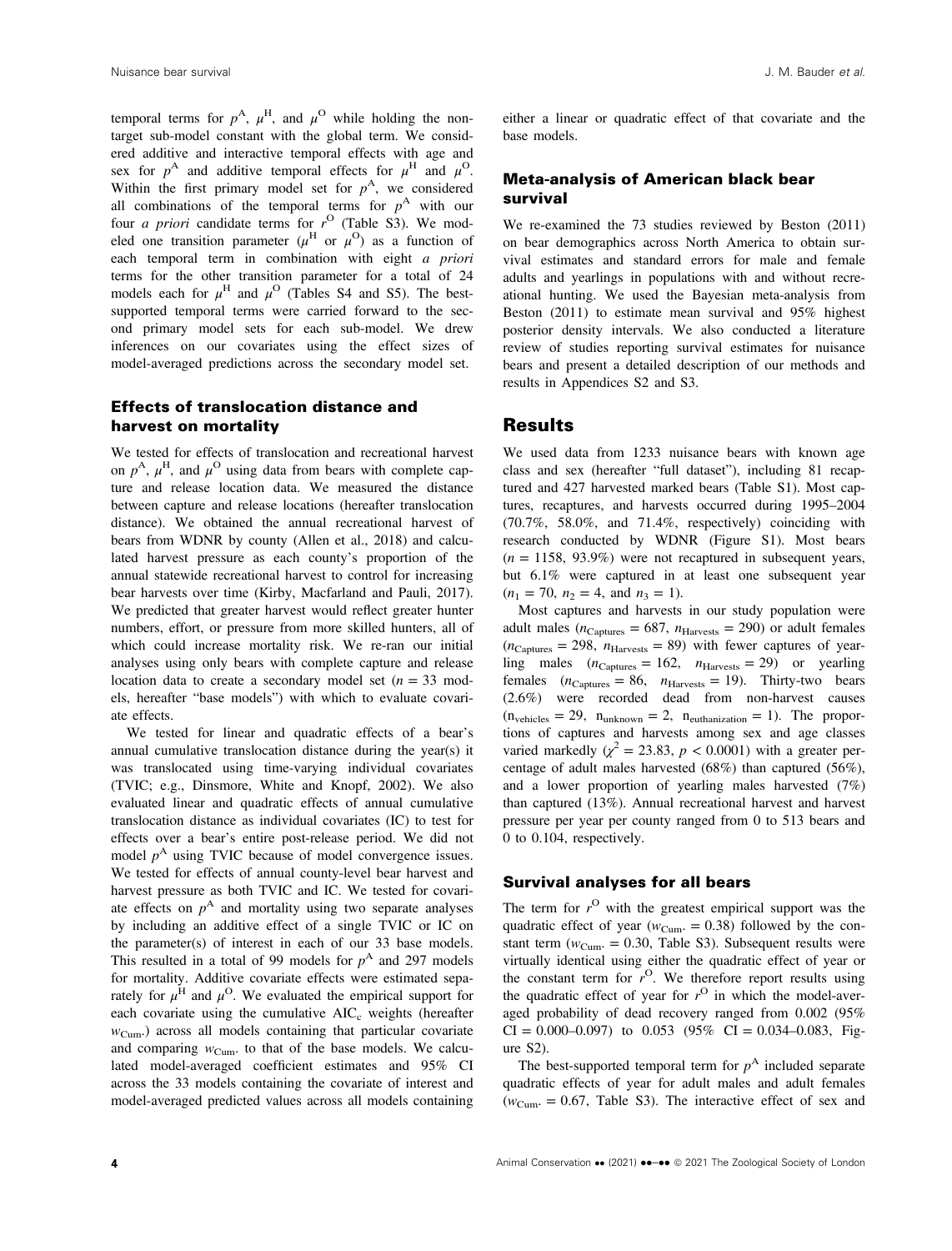the quadratic effect of year ( $w = 0.78$ ) and the interactive effect of sex, age, and the quadratic effect of year ( $w = 0.18$ ) on  $p<sup>A</sup>$  together had overwhelming empirical support (Table S4). Median probability of live recapture for adult males was  $0.061$  (range =  $0.039-0.197$ ) and highest at the beginning and ends of the study (Fig. 2). In contrast, median probability of live recapture for adult females was 0.102  $(range = 0.001 - 0.204)$  and peaked during approximately 1986–1991 (Fig. 2). Median probabilities of live recapture for yearling males and females were  $0.062$  (range  $= 0.043 - 0.191$ ) and  $0.098$  (range =  $0.015 - 0.171$ ), respectively.

The best-supported temporal term for  $\mu^H$  was year modeled as a cubic polynomial ( $w_{Cum} = 0.62$ , Table S5), while the best-supported temporal term for  $\mu^{\rm O}$  was a quadratic effect of year ( $w_{\text{Cum}} = 0.62$ , Table S6). Two terms for recapture/recovery and 13 terms for mortality were carried forward to create our secondary model set of 26 models (Tables S4 and S7).

All but four secondary candidate set models for all bears included an interactive effect of age class and sex on  $\mu$ <sup>H</sup>  $(w_{\text{Cum}} = 0.95, \text{ Table 1})$ . However, the magnitude of temporal change in  $\mu$ <sup>H</sup> during our study was low as model-averaged estimates of harvest mortality within each age–sex group differed by  $\leq 0.05$  (Fig. 3). Six models included an effect of age on  $\mu^{\text{O}}$  ( $w_{\text{Cum}} = 0.49$ ) and 12 models included an interactive effect of age class and sex on  $\mu^{\rm O}$  ( $w_{\rm Cum}$  = 0.38, Table 1). An effect of post-capture period on either  $\mu^{\rm H}$  or  $\mu^{\rm O}$  was included in four models ( $w_{\rm Cum} \leq 0.10$ ) but the magnitude of this effect was small  $(\leq 0.02)$  for all age–sex groups (e.g., Table 2). At the midpoint of our study,  $\mu^H$  was higher for males than for females (Table 2),  $\mu^O$  was higher for yearlings than adults (Table 2), and survival was higher for adults ( $S_{\text{male}} = 0.433$ ,  $S_{\text{female}} = 0.563$ ) than yearlings (Table 2).

#### Effects of translocation and harvest pressure on mortality

We used data from 1047 nuisance bears (with 52 recaptures and 372 harvests) to evaluate the effects of translocation and harvest pressure on mortality (Table S2). Of these 1047 bears, 991 (95%) were translocated annual cumulative distance of 4-  $392 \text{ km}$  (mean = 65 km, SD = 35 km). The remaining 56 bears (5%) were not translocated. Our secondary model candidate set included 144 models (Table S8–S14) and indicated similar patterns in recapture and mortality probability for translocated bears as for all bears. To limit the number of models in our base model set, we only used models with  $\Delta AIC_c < 5$  ( $n = 33$ ) for all subsequent analyses.

Models with a quadratic effect of cumulative translocation distance on  $p^A$  had more support ( $w_{\text{Cum}} = 0.96$ ) than models with or without a linear effect of cumulative translocation distance ( $w_{\text{Cum}} = 0.04$  and 0.00, respectively). Live recapture probability was low across years and sexes at cumulative translocation distances below 65 km but generally increased markedly above approximately 100 km (Fig. 2). However, wide model-averaged 95% CI indicated substantial uncertainty for estimates at large distances (Fig. 2).



Figure 2 Model-averaged estimates and 95% CI of probability live recapture ( $p^A$ ) for marked adult translocated nuisance American black bears (Ursus americanus) in Wisconsin, USA, during 1979–2016. The left panels are estimates across all bears ( $n = 1233$ ). The right panels show probability of live recapture as a function of cumulative translocation distance for individuals with complete capture/release data  $(n = 1047)$  model-averaged across the final 99 models with individual covariates. The vertical line is the mean cumulative translocation distance (65 km).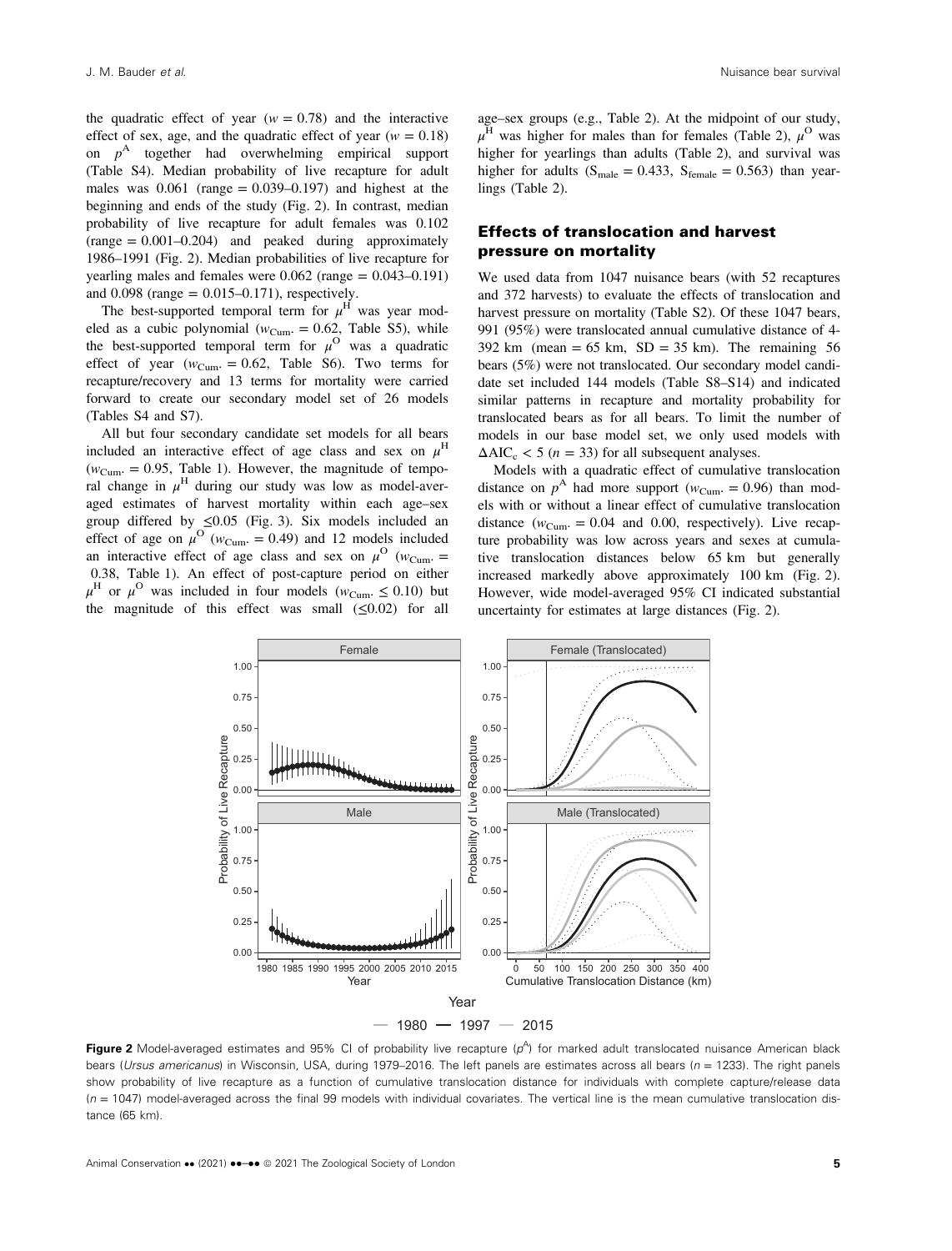|  |                                  |  |  |  | Table 1 Model rankings from all secondary model terms for translocated nuisance American black bears (Ursus americanus) in Wisconsin |  |  |  |  |
|--|----------------------------------|--|--|--|--------------------------------------------------------------------------------------------------------------------------------------|--|--|--|--|
|  | USA, during 1979–2016 (n = 1233) |  |  |  |                                                                                                                                      |  |  |  |  |
|  |                                  |  |  |  |                                                                                                                                      |  |  |  |  |

| Probability of live recapture $(p^A)$ | Probability of harvest mortality $(\mu^H)$ | Probability of non-harvest mortality $(\mu^O)$ | $K^a$ | Dev <sup>b</sup> | $\Delta AIC_c$ | w    |
|---------------------------------------|--------------------------------------------|------------------------------------------------|-------|------------------|----------------|------|
| $Sex*Time2$                           | $AM + AF+YM + YF+Time^3$                   | Age                                            | 18    | 793.91           | 0.00           | 0.21 |
| Sex*Time <sup>2</sup>                 | $AM + AF+YM + YF$                          | Age                                            | 15    | 800.87           | 0.84           | 0.14 |
| Sex*Time <sup>2</sup>                 | $AM + AF+YM + YF+Time^3$                   | $AM + AF+YM + YF+Time^2$                       | 22    | 787.74           | 2.02           | 0.08 |
| Sex*Time <sup>2</sup>                 | $AM + AF+YM + YF+Time^3$                   | $AM + AF+YM + YF$                              | 20    | 791.86           | 2.04           | 0.08 |
| $AM*Time2 + AF*Time2 + YM+YF$         | $AM + AF+YM + YF+Time^3$                   | Age                                            | 20    | 792.21           | 2.39           | 0.06 |
| Sex*Time <sup>2</sup>                 | AM*Post + AF*Post + YM+YF                  | AM*Post + AF*Post + YM+YF                      | 21    | 790.64           | 2.86           | 0.05 |
| Sex*Time <sup>2</sup>                 | $AM + AF+YM + YF$                          | $AM + AF+YM + YF$                              | 17    | 799.24           | 3.29           | 0.04 |
| Sex*Time <sup>2</sup>                 | $AM*Post + AF*Post + YM+YF$                | Age                                            | 17    | 799.60           | 3.64           | 0.03 |
| Sex*Time <sup>2</sup>                 | $AM + AF+YM + YF$                          | $AM + AF+YM + YF+Time^2$                       | 19    | 795.57           | 3.70           | 0.03 |
| $AM*Time2 + AF*Time2 + YM+YF$         | $AM + AF+YM + YF$                          | Age                                            | 17    | 799.68           | 3.72           | 0.03 |
| Sex*Time <sup>2</sup>                 | $AM + AF+YM + YF$                          | Sex                                            | 15    | 803.89           | 3.86           | 0.03 |
| $AM*Time2 + AF*Time2 + YM+YF$         | $AM + AF+YM + YF+Time^3$                   | $AM + AF+YM + YF+Time^2$                       | 24    | 785.72           | 4.11           | 0.03 |
| Sex*Time <sup>2</sup>                 | $AM + AF+YM + YF+Time^3$                   | Sex                                            | 18    | 798.17           | 4.26           | 0.03 |
| Sex*Time <sup>2</sup>                 | $AM + AF+YM + YF$                          | $AM*Post + AF*Post + YM+YF$                    | 19    | 796.26           | 4.39           | 0.02 |
| Sex*Time <sup>2</sup>                 | Sex + Time <sup>3</sup>                    | Sex + Time <sup>2</sup>                        | 18    | 798.48           | 4.57           | 0.02 |
| $AM*Time2 + AF*Time2 + YM+YF$         | $AM + AF+YM + YF+Time^3$                   | $AM + AF+YM + YF$                              | 22    | 790.72           | 5.00           | 0.02 |
| $Sex*Time2$                           | Sex                                        | Sex + Time <sup>2</sup>                        | 15    | 805.07           | 5.04           | 0.02 |
| $AM*Time2 + AF*Time2 + YM+YF$         | $AM + AF+YM + YF+Time^3$                   | Sex                                            | 20    | 795.09           | 5.27           | 0.02 |
| $AM*Time2 + AF*Time2 + YM+YF$         | AM*Post + AF*Post + YM+YF                  | $AM*Post + AF*Post + YM+YF$                    | 23    | 789.38           | 5.71           | 0.01 |
| $AM*Time2 + AF*Time2 + YM+YF$         | $AM + AF+YM + YF$                          | $AM + AF+YM + YF$                              | 19    | 798.07           | 6.20           | 0.01 |
| $AM*Time2 + AF*Time2 + YM+YF$         | $AM + AF+YM + YF$                          | Sex                                            | 17    | 802.31           | 6.35           | 0.01 |
| $AM*Time2 + AF*Time2 + YM+YF$         | $AM + AF+YM + YF$                          | $AM + AF+YM + YF+Time^2$                       | 21    | 794.27           | 6.49           | 0.01 |
| $AM*Time2 + AF*Time2 + YM+YF$         | $AM*Post + AF*Post + YM+YF$                | Age                                            | 19    | 798.37           | 6.51           | 0.01 |
| $AM*Time2 + AF*Time2 + YM+YF$         | Sex + $Time3$                              | $Sex + Time2$                                  | 20    | 796.42           | 6.60           | 0.01 |
| $AM*Time2 + AF*Time2 + YM+YF$         | Sex                                        | Sex + $Time2$                                  | 17    | 803.13           | 7.18           | 0.01 |
| $AM*Time2 + AF*Time2 + YM+YF$         | $AM + AF+YM + YF$                          | AM*Post + AF*Post + YM+YF                      | 21    | 795.03           | 7.26           | 0.01 |

We fixed probability of recovering a harvest mortality ( $t^{\mathsf{H}}$ ) equal to one. In all models, probability of recovering a non-harvest mortality ( $t^{\mathsf{O}}$ ) was held constant using a quadratic effect of year. Covariate abbreviations are: AM = adult males, AF = adult females, YM = yearling males, YF = yearling females, Post = first occasion/interval and all other occasions/intervals following release, Time<sup>2</sup> = quadratic effect of year, Time<sup>3</sup> = cubic effect of year  $(.)$  = constant.

a Number of parameters.

b Deviance.

 $\textdegree$  AIC<sub>c</sub> model weight for models with cumulative  $w = 0.95$ .

Models with linear or quadratic effects of cumulative translocation distance (hereafter distance) as IC had 100% of the empirical support among TVIC/IC models for mortality  $(w_{\text{Cum}} = 0.86$  and 0.14, respectively). The only other covariate whose cumulative w exceeded that of the base models was annual county harvest (hereafter harvest) as an IC ( $w_{\text{Cum}}$ . 0.74 and 0.26, respectively). We then added the quadratic effect of distance to  $p^A$  in our 33 base models and in the models with distance or harvest to create 99 models with which to calculate model-averaged coefficient and predicted mortality estimates. The linear effect of distance on mortality had the greatest support among this final model set ( $w_{\text{Cum}} = 0.49$ ) followed by harvest ( $w_{\text{Cum}} = 0.27$ ) and models with IC for only  $p^A$  ( $w_{\text{Cum}} = 0.24$ ). Mortality decreased with increased distance (Fig. 4), but the effect was stronger for harvest mortality (β =  $-0.0044$ , 95% CI =  $-0.0081$  to  $-0.0006$ ) than for non-harvest mortality ( $\beta = -0.0020$ , 95% CI = -0.0051 to 0.0011, respectively). Harvest mortality increased at a greater rate than non-harvest mortality with increased harvest  $(\beta = 0.0013, 95\% \text{ CI} = 0.0001 - 0.0025, \text{ and } 0.0003, 95\%$  $CI = -0.0010$  to 0.0015, respectively, Fig. 4).

#### Survival of non-nuisance, non-translocated American black bears

Annual bear survival from non-nuisance studies was higher than our estimates (Fig. 5). Mean posterior estimates and 95% highest posterior density intervals were 0.72 (0.66–0.77) for adult males, 0.83 (0.78–0.87) for adult females, 0.67 (0.48–0.81) for yearling males, and 0.80 (0.74–0.86) for yearling females (Appendix S2). These estimates were generally higher in study areas not permitting legal recreational hunting, although there was substantial overlap among studies with and without hunting.

#### **Discussion**

Our results indicate that nuisance behavior per se, rather than translocation, led to lower survival of translocated nuisance bears in our study. Our survival estimates were generally lower than those of non-nuisance populations in areas also permitting legal recreational harvest. Only two of 32 studies reporting adult survival reported lower survival than our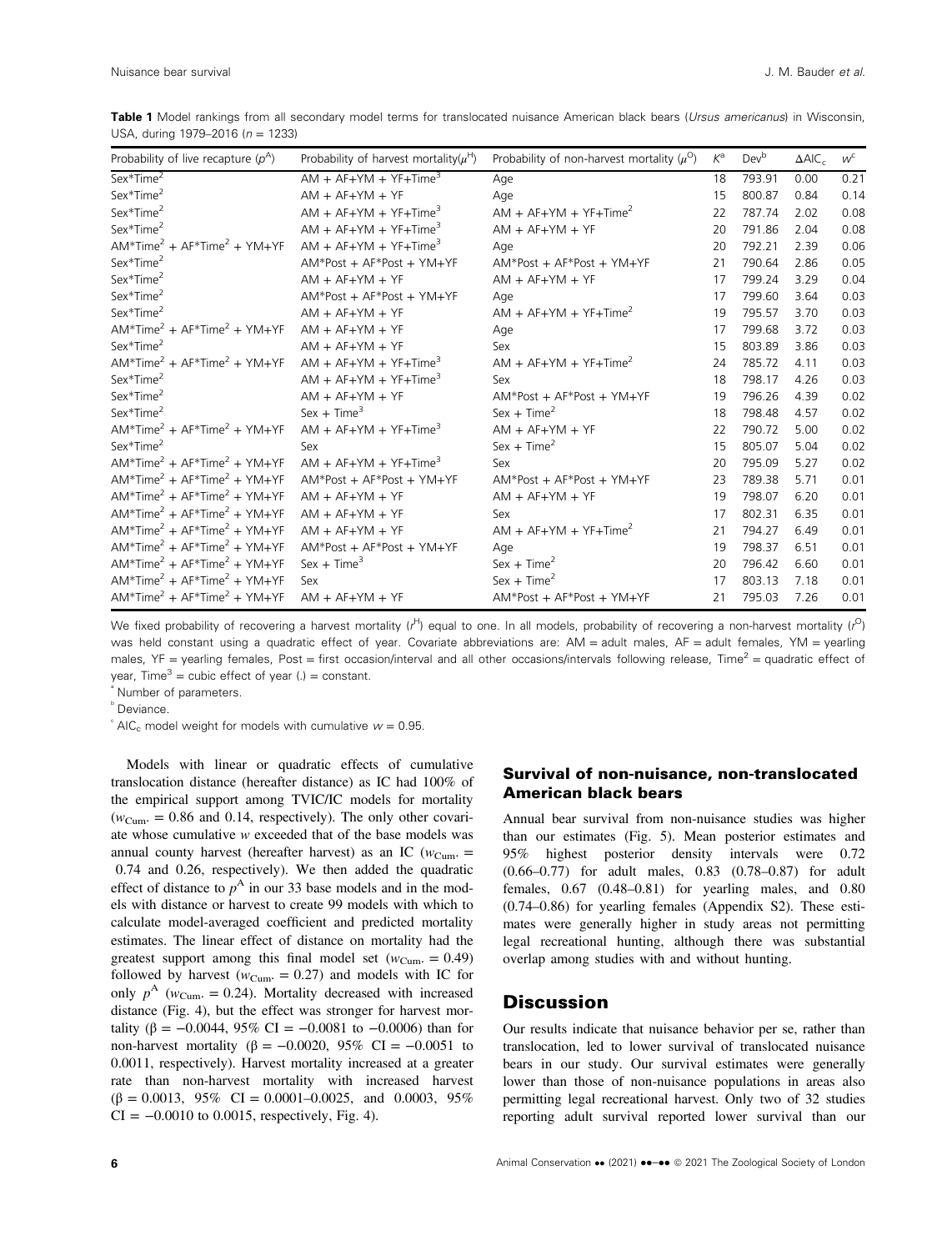

Non−Harvest Mortality — Harvest Mortality

Figure 3 Model-averaged probabilities and 95% CI of harvest mortality  $(\mu^{H})$  and non-harvest mortality  $(\mu^{O})$  for marked translocated nuisance American black bears (Ursus americanus) in Wisconsin, USA, during 1979–2016.

**Table 2** Model-averaged estimates of annual harvest  $(\mu^H)$  and non-harvest  $(\mu^O)$  mortality and survival (S) with 95% CI for translocated nuisance American black bear (Ursus americanus) in Wisconsin, USA, at the midpoint of our study (1997) ( $n = 1233$ )

|                      |                    | Harvest mortality  |               |             | Non-harvest mortality | Survival |               |  |
|----------------------|--------------------|--------------------|---------------|-------------|-----------------------|----------|---------------|--|
| Sex & age at capture | Post-release year* | $\mu^{\mathsf{H}}$ | 95% CL        | $u^{\circ}$ | 95% CL                |          | 95% CL        |  |
| Adult Male           | Subsequent         | 0.22               | $0.18 - 0.26$ | 0.34        | $0.30 - 0.40$         | 0.43     | $0.39 - 0.48$ |  |
| Adult Male           | First              | 0.22               | $0.19 - 0.26$ | 0.33        | $0.25 - 0.41$         | 0.45     | $0.36 - 0.53$ |  |
| Adult Female         | Subsequent         | 0.12               | $0.09 - 0.15$ | 0.32        | $0.28 - 0.37$         | 0.56     | $0.50 - 0.62$ |  |
| Adult Female         | First              | 0.11               | $0.09 - 0.15$ | 0.32        | $0.25 - 0.40$         | 0.57     | $0.48 - 0.66$ |  |
| Yearling Male        | NA.                | 0.19               | $0.13 - 0.25$ | 0.45        | $0.32 - 0.59$         | 0.38     | $0.24 - 0.51$ |  |
| Yearling Female      | <b>NA</b>          | 0.19               | $0.12 - 0.30$ | 0.43        | $0.28 - 0.60$         | 0.40     | $0.19 - 0.62$ |  |

\* Post-release year is either the first year post-release or all subsequent years.

study (Table A2), although our meta-analysis did not account for other factors (e.g., road density, harvest quotas, and season length) that could influence variation in non-translocated bear survival. However, the negative relationship between both harvest and non-harvest mortality and translocation distance indicates that lower survival was not due to translocation. While we did not directly compare survival between translocated and non-translocated nuisance bears, our lower survival estimates are consistent with results from studies where nuisance bears were  $(S_{\text{Adult}} = 0.50; S_{\text{Subadult}} = 0.28,$ (Alldredge et al., 2015);  $S_{\text{Adult Male}} = 0.31$ ;  $S_{\text{Adult Female}} =$ 0.58, (Comly-Gericke and Vaughan, 1997);  $S_{\text{Adult}} = 0.66$ (Hebblewhite et al., 2003)) and were not  $(S_{\text{Yearling Problem}} =$ 0.36;  $S_{\text{Adult}}$  Problem = 0.29, (Raithel et al., 2017);  $S_{\text{Adult}}$  = 0.83 (Clark, van Manen and Pelton, 2003)) translocated (Appendix S2). Nuisance wildlife often occur in close proximity to humans (Baruch-Mordo et al., 2008), which may increase mortality risk through acclimation to anthropogenic food sources (Kirby et al., 2017), susceptibility to harvest (Raithel et al., 2017), road mortality, and lethal control. While previous studies of translocated nuisance carnivores have often found reduced survival of translocated individuals (Boast, Good and Klein, 2016; Bradley et al., 2005; Fonturbel and Simonetti, 2011), our results suggest that nuisance behavior itself, rather than translocation, is responsible for our lower survival estimates.

The positive relationship between survival and translocation distance was counter to our hypothesis. Translocation may expose individuals to unfamiliar landscapes, potential conflict with resident conspecifics (Athreya et al., 2011), and result in extensive post-release movements (Landriault et al., 2006; Rogers, 1986). Nuisance behavior in bears is often a response to food stress (Baruch-Mordo et al., 2008; Lewis et al., 2019; Zack, Milne and Dunn, 2003) and translocation may reduce an individual's ability to find food which could contribute to recidivism. However, translocating individuals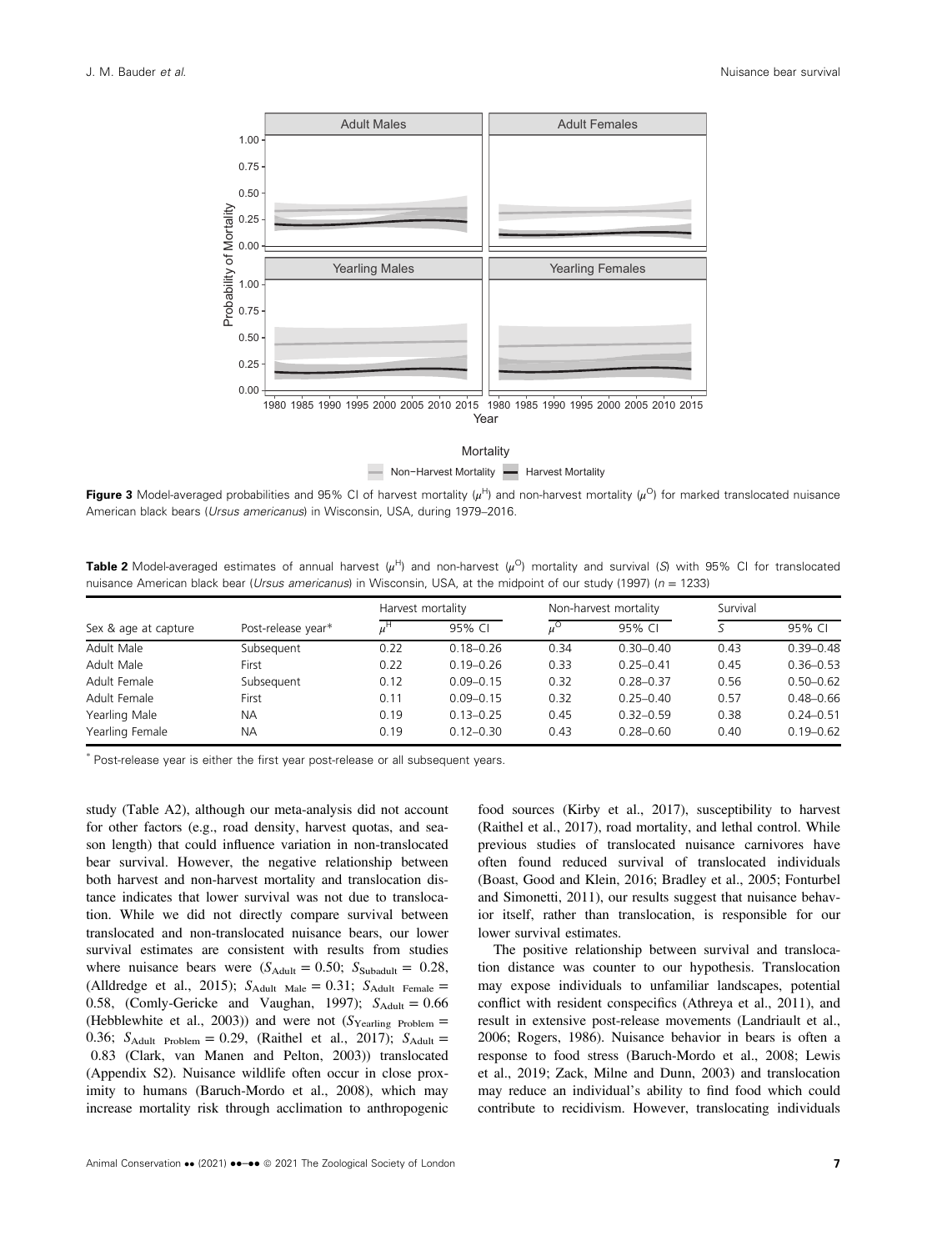

Figure 4 Model-averaged probabilities and 95% CI of harvest mortality and non-harvest mortality for marked translocated nuisance American black bears (Ursus americanus, results presented for adult females at the midpoint of our study [1997]) in Wisconsin, USA, as a function of cumulative annual translocation distance and annual county-level harvest modeled as individual covariates. A quadratic effect of cumulative annual translocation distance was included for probability of live recapture in all models. Vertical lines represent mean covariate values.



Figure 5 Annual survival estimates and 95% CI of translocated nuisance American black bears (Ursus americanus) from this study (black circles and error bars) and mean posterior estimates and 95% highest posterior density intervals from a Bayesian meta-analysis of previous studies (gray diamonds and error bars) of non-translocated and non-nuisance black bear populations across North America from Beston (2011) (see Supporting Information for additional details). Studies are presented with (Hunting) and without recreational hunting (No Hunting), with histogram bin widths of 0.02.

to "less risky" landscapes (e.g., large tracts of undeveloped landscapes) may increase survival. While such landscapes in Wisconsin likely receive more bear hunting effort, they may also provide fewer opportunities for repeated nuisance behavior. Conversely, short translocations may allow bears to return to sites where nuisance behaviors were previously committed or remain in landscapes with greater risk of road or harvest mortality. Older individuals in our study were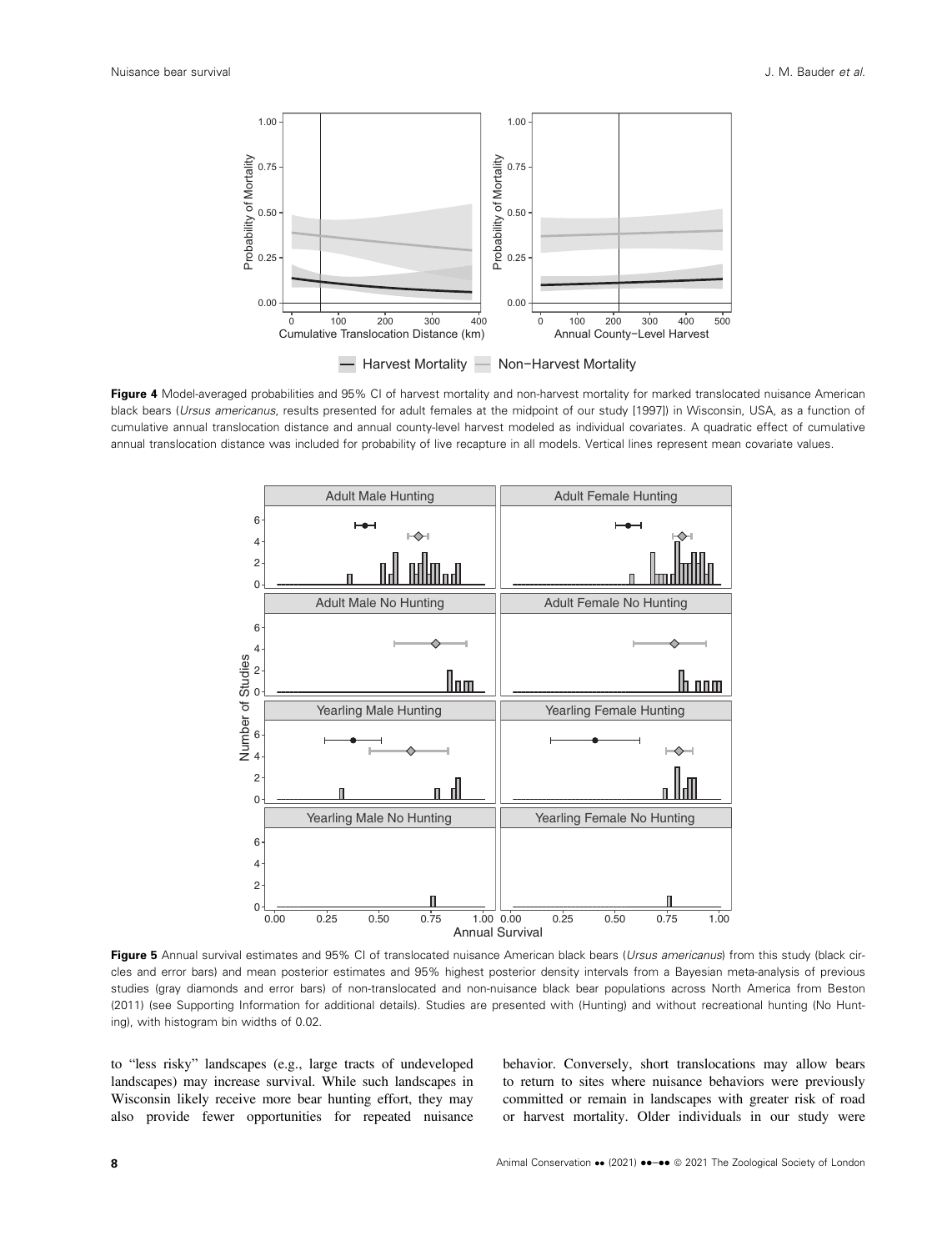often translocated further, and higher survival of older individuals could also contribute to the positive effect of translocation distance on survival. Wildlife managers should therefore consider the landscape context of translocation release sites and seek to better understand how it can affect post-release movement and behavior.

Our results indicated that recapture probability increased with translocation distance, suggesting that, while longer translocations may reduce mortality, they may not necessarily reduce recidivism. A previous study found that translocated nuisance bears in our study area resumed nuisance behavior following only 13% of translocations (Bauder et al., 2020). However, 75% of translocated bears in our study had cumulative translocation distances <75 km and model-averaged recapture estimates were <0.05 across 0–75 km. Our results are therefore consistent with our previous findings suggesting that translocation acts as an effective deterrent to repeated nuisance behavior for bears in our study area. Our lower recapture estimates could be due to the fact that our multi-state models estimated recapture conditional upon being alive.

Translocation is a viable management option for mitigating human–carnivore conflict in some situations. Previous research in our study area indicated low recidivism of translocated nuisance bears (Bauder et al., 2020) and our results indicate that translocation does not negatively impact survival of nuisance bears. Our finding is important for large carnivore conservation, both because human–wildlife conflicts are limiting factors for large carnivore populations in many areas (Can et al., 2014; Inskip and Zimmermann, 2009) and the efficacy of many carnivore translocation efforts have been equivocal (Fonturbel and Simonetti, 2011; Linnell et al., 1997). Translocation may also inadvertently erode social tolerance if translocated individuals resume nuisance behavior around the release site. Successfully mitigating those conflicts without negatively affecting population persistence is important for maintaining carnivore populations. Bear populations in Wisconsin have consistently increased since the 1980s (Allen et al., 2018; Kirby et al., 2017) concurrent with the combined use of education and translocation to mitigate conflicts. Our results also suggest that strategies for reducing the incidence of human–wildlife conflict could have greater demographic benefits for populations of wildlife involved in nuisance behavior than direct intervention (e.g., hunting, retaliatory killing, or translocation; Holland et al., 2018). These strategies can focus on maintaining or increasing social carrying capacity through education or compensation programs (Holland et al., 2018; Hristienko and McDonald, 2007) and preventing or reducing wildlife nuisance behavior by removing anthropogenic food sources, installing wildlife-proof infrastructure, protecting livestock and agriculture, and utilizing wildlife deterrents (Baker et al., 2008; Baruch-Mordo et al., 2013). Such efforts provide an initial response to human–carnivore conflicts to which translocation can be added as necessary.

We found that survival was lower for males and yearlings compared to females, likely due to their higher harvest mortality. Male bears have higher harvest rates in our study area (Allen et al., 2018) and other study areas (Diefenbach, Laake and Alt, 2004; Lee and Vaughan, 2005). We also found that harvest mortality rates were higher in counties with higher numbers of harvested bears, consistent with previous findings that bear harvest rates were higher with increased hunter density (Diefenbach and Alt, 1998). Managers could therefore potentially use translocation as a management tool to increase the harvest of nuisance bears particularly if seeking to limit bear population growth (Raithel et al., 2017), although additional data are needed to test this hypothesis. However, despite increasing recreational bear harvest in Wisconsin over the past three decades (Kirby et al., 2017), we found that harvest mortality for translocated nuisance bears was relatively constant during our study. This may reflect concurrent increases in Wisconsin's bear population during our study (Kirby et al., 2017). Unreported road mortality may have contributed toward our relatively high non-harvest mortality rate for males and females, particularly since there were no systematic efforts to monitor road-killed bears during our study, as well as illegal or un-reported harvest (Beringer et al., 1998; Comly-Gericke and Vaughan, 1997).

Nuisance wildlife translocation programs provide opportunities to address research questions related to post-release movement, cause-specific mortality, and behavior of translocated bears. Managers should therefore consider marking translocated individuals, particularly for harvested species as this provides an additional means of tag recovery. For example, all bears in our study were initially captured in response to nuisance reports allowing us to obtain sample sizes and a study duration that would be impossible by monitoring bears with radio telemetry (Alldredge et al., 2015; Comly-Gericke and Vaughan, 1997). However, maintaining constant marking effort may be logistically difficult. Our recapture rates and number of harvests varied strongly over the course of our study reflecting changes in research and management objectives which limited our ability to precisely estimate model parameters. Finally, individuals involved in nuisance behavior may not represent unbiased samples with respect to age or sex, which warrants caution when inferring broader demographic patterns from such data.

Our research indicates that translocation is a viable management option for mitigating human–wildlife conflict, leading us to offer four recommendations for future research on large carnivores involved in nuisance behavior. First, we encourage future studies comparing cause-specific mortality among translocated nuisance, non-translocated nuisance, and non-nuisance carnivores within and among studies to guide conflict reduction strategies. Second, biologists should continue to evaluate and report multiple translocation outcomes including incidence of recidivism, post-release movements, and survival. Third, biologists should continue to determine the extent to which conflict management strategies, including translocation, reduce the incidence of nuisance behavior across species and landscapes with particular emphasis given to understanding how the landscape context (e.g., land cover, resident conspecific density, and spatial distribution of bear baiting sites) of the release site affects translocation outcomes in nuisance wildlife. Finally, we echo calls for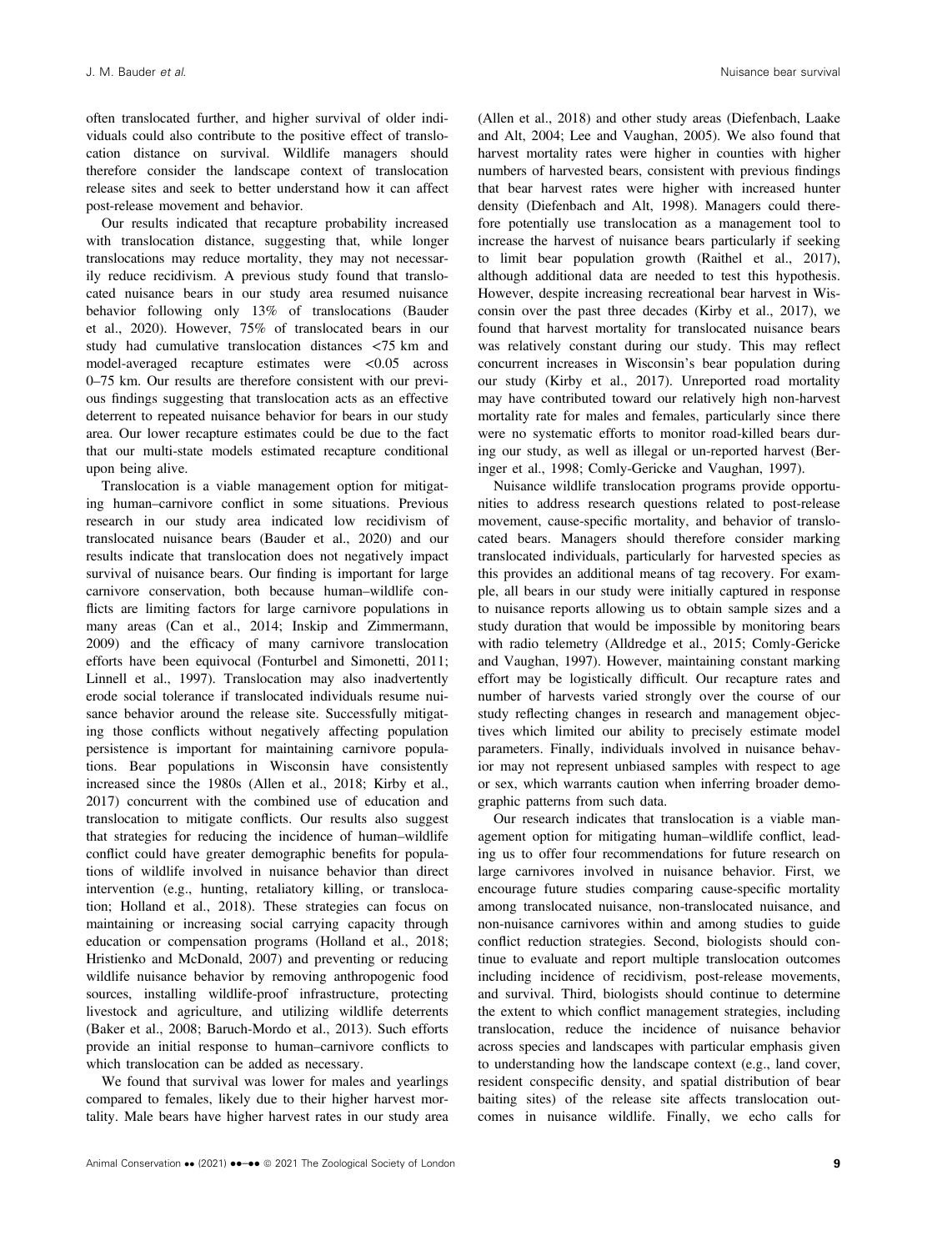interdisciplinary approaches that consider human–wildlife conflicts within a broader context of human–wildlife relationships that address ecological, cultural, political, and economic concerns of relevant stakeholders (Pooley et al., 2017).

### Acknowledgments

We thank the Wisconsin Department of Natural Resources, the University of Illinois, and the Illinois Natural History Survey for their support. This project was funded by Federal Aid in Wildlife Restoration Grant WI-W-160-R. We thank J. Rees and P. Engstrom for additional support. J. Price-Tack, T. Benson, K. Stodola, J. Suraci, and two anonymous reviewers provided valuable comments on earlier drafts of this manuscript.

#### Data Availability Statement

The data used in the survival analyses contained in this manuscript are available in the Illinois Data Bank ([https://](https://doi.org/10.13012/B2IDB-5471143_V1) [doi.org/10.13012/B2IDB-5471143\\_V1\)](https://doi.org/10.13012/B2IDB-5471143_V1)

#### References

- Alldredge, M.W., Walsh, D.P., Sweanor, L.L., Davies, R.B. & Trujillo, A. (2015). Evaluation of translocation of black bears involved in human-bear conflicts in south-central Colorado. Wildl. Soc. Bull. 39, 334–340.
- Allen, M.L., Norton, A.S., Stauffer, G., Roberts, N.M., Luo, Y.S., Li, Q., Macfarland, D. & Van Deelen, T.R. (2018). A Bayesian state-space model using age-at-harvest data for estimating the population of black bears (Ursus americanus) in Wisconsin. Sci. Rep. 8, 12440.
- Athreya, V., Odden, M., Linnell, J.D.C. & Karanth, K.U. (2011). Translocation as a tool for mitigating conflict with leopards in human-dominated landscapes of India. Conserv. Biol. 25, 133–141.
- Baker, P., Boitani, L., Harris, S., Saunders, G. & White, P. (2008). Terrestrial carnivores and human food production: Impact and management. Mammal. Rev. 38, 123–166.
- Baruch-Mordo, S., Breck, S.W., Wilson, K.R. & Theobald, D.M. (2008). Spatiotemporal distribution of black bear–human conflicts in Colorado. USA. J. Wildl. Manage. 72, 1853–1862.
- Baruch-Mordo, S., Webb, C.T., Breck, S.W. & Wilson, K.R. (2013). Use of patch selection models as a decision support tool to evaluate mitigation strategies of human–wildlife conflict. Biol. Conserv. 160, 263–271.
- Bauder, J.M., Roberts, N.M., Ruid, D., Kohn, B. & Allen, M.L. (2020). Black bear translocations in response to nuisance behaviour indicate increased effectiveness by translocation distance and landscape context. Wildl. Res. 47, 426–435.
- Beckmann, J.P. & Berger, J. (2003). Rapid ecological and behavioural changes in carnivores: the responses of black bears (Ursus americanus) to altered food. J. Zool. 261, 207–212.
- Beringer, J., Seibert, S.G., Reagan, S., Brody, A.J., Pelton, M.R. & Vangilder, L.D. (1998). The influence of a small sanctuary on survival rates of black bears in North Carolina. J. Wildl. Manage. 62, 727–734.
- Beston, J.A. (2011). Variation in life history and demography of the American black bear. J. Wildl. Manage. 75, 1588–1596.
- Boast, L.K., Good, K. & Klein, R. (2016). Translocation of problem predators: is it an effective way to mitigate conflict between farmers and cheetahs Acinonyx jubatus in Botswana? Oryx 50, 537–544.
- Bradley, E.H., Pletscher, D.H., Bangs, E.E., Kunkel, K.E., Smith, D.W., Mack, C.M., Meier, T.J., Fontaine, J.A., Niemeyer, C.C. & Jimenez, M.D. (2005). Evaluating wolf translocation as a nonlethal method to reduce livestock conflicts in the northwestern United States. Conserv. Biol. 19, 1498–1508.
- Can, O.E., D'Cruze, N., Garshelis, D.L., Beecham, J. & Macdonald, D.W. (2014). Resolving human-bear conflict: a global survey of countries, experts, and key factors. Conserv. Lett. 7, 501–513.
- Clark, J.E., van Manen, F.T. & Pelton, M.R. (2003). Survival of nuisance American black bears released on-site in Great Smoky Mountains National Park. Ursus 14, 210–214.
- Comly-Gericke, L.M. & Vaughan, M.R. (1997). Survival and reproduction of translocated Virginia black bears. Bears: Their Biology and Management 9, 113–117.
- Curtis, J.T. (1959). Vegetation of Wisconsin. Madison: The University of Wisconsin Press.
- Dhuey, B., Walter, S. & Koele, B. (2017). Wisconsin black bear harvest report 2017.
- Diefenbach, D.R. & Alt, G.L. (1998). Modeling and evaluation of ear tag loss in black bears. J. Wildl. Manage. 62, 1292–1300.
- Diefenbach, D.R., Laake, J.L. & Alt, G.L. (2004). Spatiotemporal and demographic variation in the harvest of black bears: implications for population estimation. J. Wildl. Manage. 68, 947–959.
- Dinsmore, S.J., White, G.C. & Knopf, F.L. (2002). Advanced techniques for modeling avian nest survival. Ecology 83, 3476–3488.
- Engstrom, P., Willging, B. & Ruid, D. (2015). Black bear damage and nuisance complaints 2015.
- Fonturbel, F.E. & Simonetti, J.A. (2011). Translocations and human-carnivore conflicts: problem solving or problem creating? Wildl. Biol. 17, 217–224.
- Gauthier, G. & Lebreton, J.D. (2008). Analysis of bandrecovery data in a multistate capture-recapture framework. Can. J. Stat. 36, 59–73.
- Hebblewhite, M., Percy, M. & Serrouya, R. (2003). Black bear (Ursus americanus) survival and demography in the Bow Valley of Banff National Park. Alberta. Biol. Conserv. 112, 415–425.
- Holland, K.K., Larson, L.R. & Powell, R.B. (2018). Characterizing conflict between humans and big cats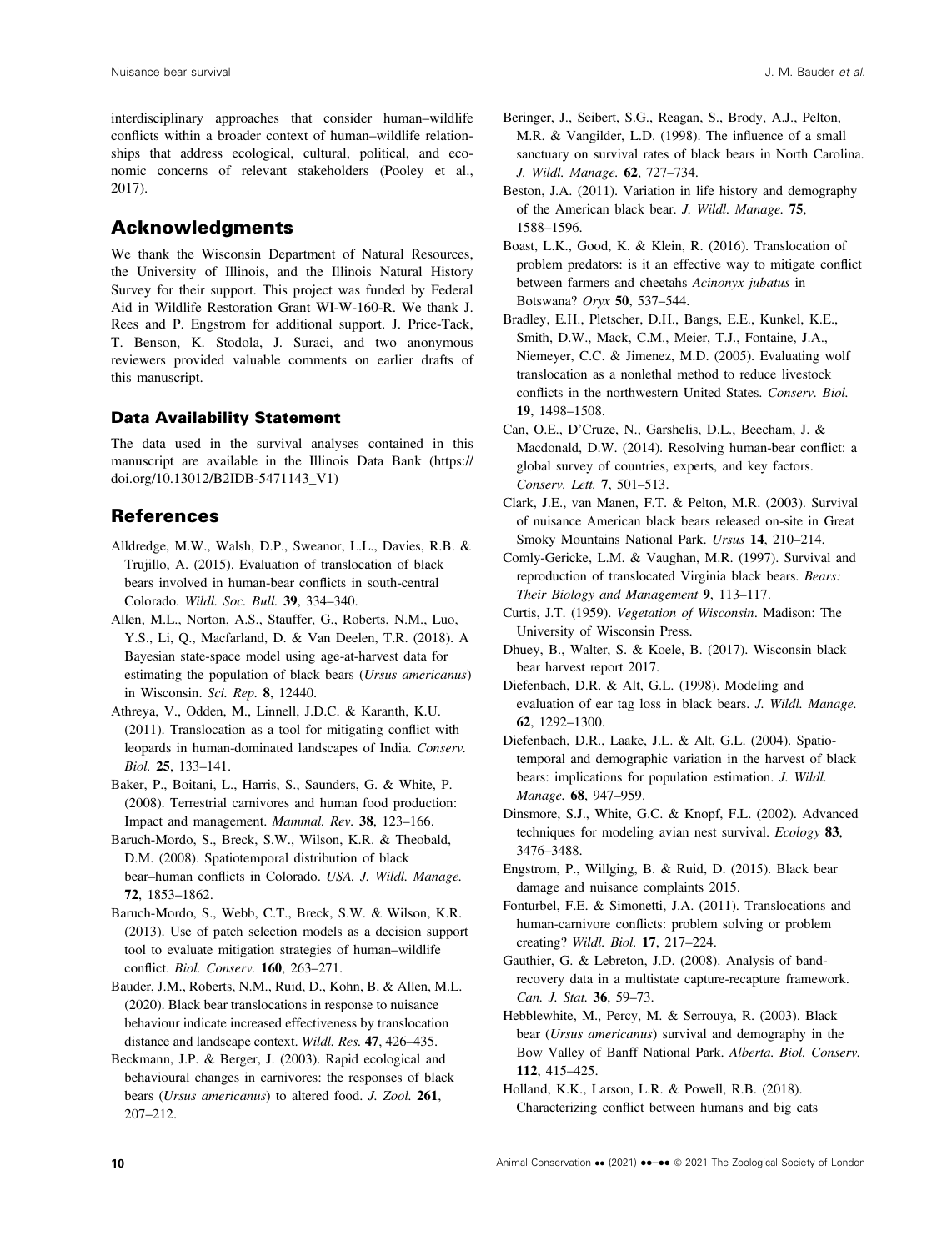Panthera spp: A systematic review of research trends and management opportunities. PLoS One 13, e0203877.

Hristienko, H. & McDonald, J.E. (2007). Going into the 21st century: a perspective on trends and controversies in the management of the American black bear. Ursus 18, 72–88.

Inskip, C. & Zimmermann, A. (2009). Human-felid conflict: a review of patterns and priorities worldwide. Oryx 43, 18–34.

Kirby, R., Macfarland, D.M. & Pauli, J.N. (2017). Consumption of intentional food subsidies by a hunted carnivore. J. Wildl. Manage. 81, 1161–1169.

Kohn, B.E. (1992). Wisconsin status report. In Proceedings of the 11th Eastern Black Bear Workshop: 90–93. Orff, E.P. (Ed.). Waterville Valley: New Hampshire Fish and Game Department.

Koons, D.N., Gamelon, M., Gaillard, J.M., Aubry, L.M., Rockwell, R.F., Klein, F., Choquet, R. & Gimenez, O. (2014). Methods for studying cause-specific senescence in the wild. Methods Ecol. Evol. 5, 924–933.

Kreeger, T.J. & Arnemo, J.M. (2012). Handbook of wildlife chemical immobilization. 4th edn. Laramie: Terry J. Kreeger.

Laake, J.L. (2013). RMark: an R interface for analysis of capture-recapture data with MARK.). AFSC Processed Rep 2013-01, 25p. Alaska Fisheries Science Center, National Oceanic and Atmospheric Administration, Seattle, Washington.

Laliberte, A.S. & Ripple, W.J. (2004). Range contractions of North American carnivores and ungulates. Bioscience 54, 123–138.

Landriault, L.J., Brown, G.S., Hamr, J. & Mallory, F.F. (2009). Age, sex and relocation distance as predictors of return for relocated nuisance black bears Ursus americanus in Ontario. Canada. Wildl. Biol. 15, 155–164.

Landriault, L.J., Hall, M.N., Hamr, J. & Mallory, F.F. (2006). Long-range homing by an adult female Black Bear, Ursus americanus. Can. Field-Nat. 120, 57–60.

Lebreton, J.-D., Burnham, K.P., Clobert, J. & Anderson, D.R. (1992). Modeling survival and testing biological hypotheses using marked animals: a unified approach with case studies. Ecol. Monogr. 62, 67–118.

Lee, D.J. & Vaughan, M.R. (2005). Yearling and subadult black bear survival in a hunted Virginia population. J. Wildl. Manage. 69, 1641–1651.

Lennox, R.J., Gallagher, A.J., Ritchie, E.G. & Cooke, S.J. (2018). Evaluating the efficacy of predator removal in a conflict-prone world. Biol. Conserv. 224, 277–289.

Lewis, J.H., Alldredge, M.W., Dreher, B.P., George, J.L., Wait, S., Petch, B. & Runge, J.P. (2019). Summarizing Colorado's black bear two-strike directive 30 years after inception. Wildl. Soc. Bull. 43, 599–607.

Linnell, J.D.C., Aanes, R. & Swenson, J.E. (1997). Translocation of carnivores as a method for managing problem animals: a review. Biodivers. Conserv. 6, 1245–1257.

- Linnell, J.D.C., Swenson, J.E. & Anderson, R. (2001). Predators and people: conservation of large carnivores is possible at high human densities if management policy is favourable. Anim. Conserv. 4, 345–349.
- Massei, G., Quy, R.J., Gurney, J. & Cowan, D.P. (2010). Can translocations be used to mitigate human-wildlife conflicts? Wildl. Res. 37, 428–439.

Morin, D.J., Yackulic, C.B., Diffendorfer, J.E., Lesmeister, D.B., Nielsen, C.K., Reid, J. & Schauber, E.M. (2020). Is your ad hoc model selection strategy affecting your multimodel inference? Ecosphere 11, e02997.

Pooley, S., Barua, M., Beinart, W., Dickman, A., Holmes, G., Lorimer, J., Loveridge, A.J., Macdonald, D.W., Marvin, G., Redpath, S., Sillero-Zubiri, C., Zimmermann, A. & Milner-Gulland, E.J. (2017). An interdisciplinary review of current and future approaches to improving human-predator relations. Conserv. Biol. 31, 513–523.

R Core Team (2019). R: a language and environment for statistical computing. Vienna, Austria: R Foundation for Statistical Computing.<http://www.R-project.org/>.

Raithel, J.D., Reynolds-Hogland, M.J., Koons, D.N., Carr, P.C. & Aubry, L.M. (2017). Recreational harvest and incident-response management reduce human-carnivore conflicts in an anthropogenic landscape. J. Appl. Ecol. 54, 1552–1562.

Rogers, L.L. (1986). Effects of translocation distance on frequency of return by adult black bears. Wildl. Soc. Bull. 14, 76–80.

Schaub, M. & Pradel, R. (2004). Assessing the relative importance of different sources of mortality from recoveries of marked animals. Ecology 85, 930–938.

Sikes, R.S., & Animal Care and Use Committee of the American Society of Mammalogists (2016). 2016 Guidelines of the American Society of Mammalogists for the use of wild mammals in research and education. J. Mammal. 97, 663–688.

Spencer, R.D., Beausoleil, R.A. & Martorello, D.A. (2007). How agencies respond to human-black bear conflicts: a survey of wildlife agencies in North America. Ursus 18, 217–229.

White, G.C. & Burnham, K.P. (1999). Program MARK: survival estimation from populations of marked animals. Bird Study 46, 120–139.

Woodroffe, R. (2000). Predators and people: using human densities to interpret declines of large carnivores. Anim. Conserv. 2000, 165–173.

Zack, C.S., Milne, B.T. & Dunn, W.C. (2003). Southern oscillation index as an indicator of encounters between humans and black bears in New Mexico. Wildl. Soc. Bull. 31, 517–520.